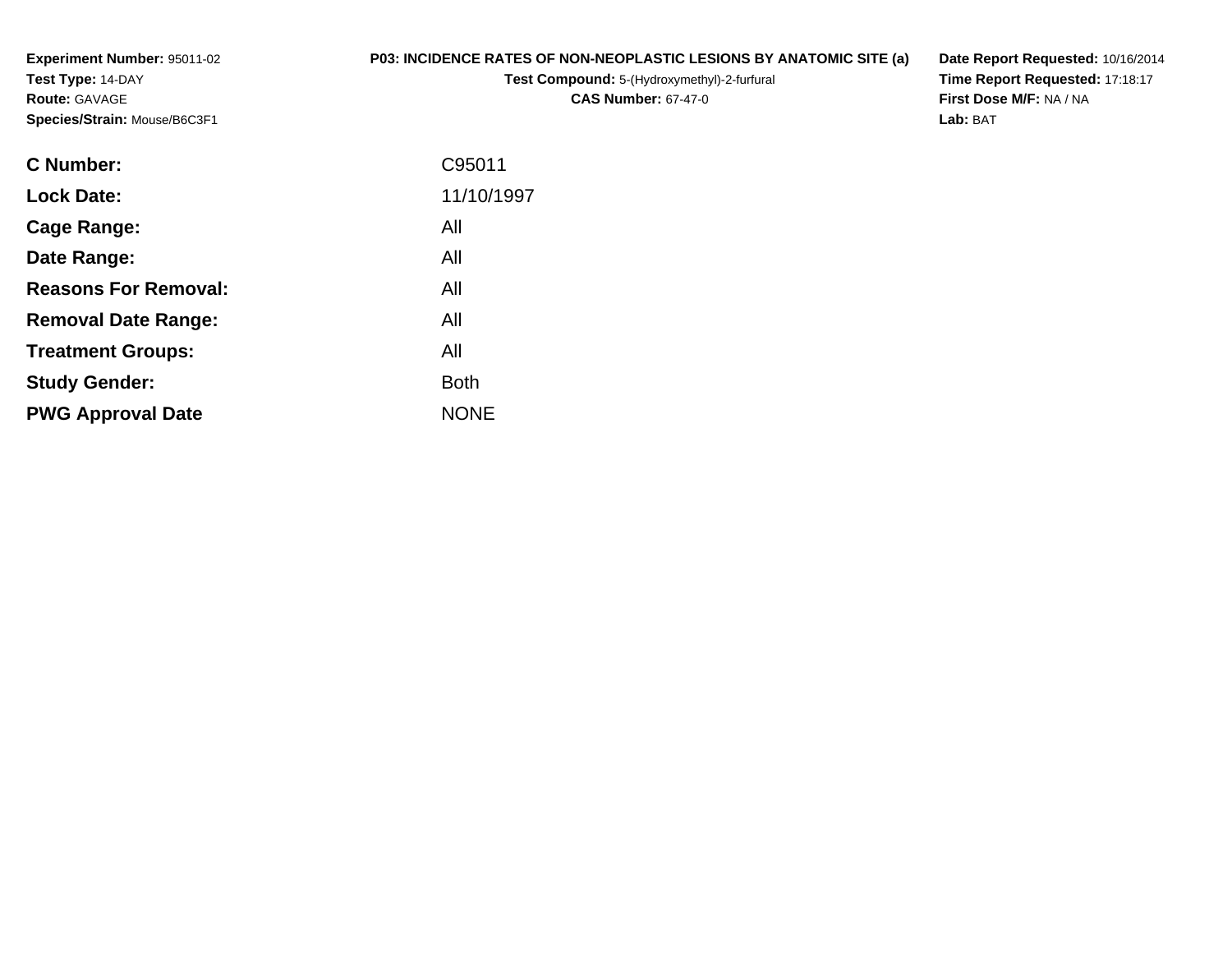| Experiment Number: 95011-02                                                                                   |                       | P03: INCIDENCE RATES OF NON-NEOPLASTIC LESIONS BY ANATOMIC SITE (a)       | Date Report Requested: 10/16/2014<br>Time Report Requested: 17:18:17<br>First Dose M/F: NA / NA<br>Lab: BAT |                      |                     |                                                 |
|---------------------------------------------------------------------------------------------------------------|-----------------------|---------------------------------------------------------------------------|-------------------------------------------------------------------------------------------------------------|----------------------|---------------------|-------------------------------------------------|
| Test Type: 14-DAY<br>Route: GAVAGE<br>Species/Strain: Mouse/B6C3F1                                            |                       | Test Compound: 5-(Hydroxymethyl)-2-furfural<br><b>CAS Number: 67-47-0</b> |                                                                                                             |                      |                     |                                                 |
| <b>B6C3F1 Mouse MALE</b>                                                                                      | 0 MG/KG               | 94 MG/KG                                                                  | <b>MG/KG</b><br>188                                                                                         | <b>MG/KG</b><br>375  | <b>MG/KG</b><br>750 | 1500 MG/KG                                      |
| <b>Disposition Summary</b>                                                                                    |                       |                                                                           |                                                                                                             |                      |                     |                                                 |
| <b>Animals Initially In Study</b><br><b>Early Deaths</b><br><b>Moribund Sacrifice</b><br><b>Natural Death</b> | $5\phantom{.0}$       | $5\phantom{a}$                                                            | $5\phantom{a}$                                                                                              | 5                    | $5\phantom{a}$      | $5\phantom{.0}$<br>$\mathbf{1}$<br>$\mathbf{2}$ |
| <b>Survivors</b>                                                                                              |                       |                                                                           |                                                                                                             |                      |                     |                                                 |
| <b>Terminal Sacrifice</b><br><b>Animals Examined Microscopically</b>                                          | 5<br>5                | 5<br>5                                                                    | $\overline{\mathbf{5}}$<br>5                                                                                | 5<br>5               | 5<br>5              | $\mathbf{2}$<br>5                               |
| ALIMENTARY SYSTEM                                                                                             |                       |                                                                           |                                                                                                             |                      |                     |                                                 |
| Intestine Large, Colon<br>Liver<br><b>Necrosis</b>                                                            | (5)<br>(5)<br>1 (20%) | (5)<br>(5)                                                                | (5)<br>(5)                                                                                                  | (5)<br>(5)<br>1(20%) | (5)<br>(5)          | (5)<br>(5)                                      |
| Stomach, Forestomach<br>Stomach, Glandular                                                                    | (5)<br>(5)            | (5)<br>(5)                                                                | (5)<br>(5)                                                                                                  | (5)<br>(5)           | (5)<br>(5)          | (5)<br>(5)                                      |
| CARDIOVASCULAR SYSTEM<br>None                                                                                 |                       |                                                                           |                                                                                                             |                      |                     |                                                 |
| <b>ENDOCRINE SYSTEM</b><br>None                                                                               |                       |                                                                           |                                                                                                             |                      |                     |                                                 |
| <b>GENERAL BODY SYSTEM</b><br>None                                                                            |                       |                                                                           |                                                                                                             |                      |                     |                                                 |
| <b>GENITAL SYSTEM</b><br>None                                                                                 |                       |                                                                           |                                                                                                             |                      |                     |                                                 |
| <b>HEMATOPOIETIC SYSTEM</b><br>None                                                                           |                       |                                                                           |                                                                                                             |                      |                     |                                                 |
| <b>INTEGUMENTARY SYSTEM</b><br>None                                                                           |                       |                                                                           |                                                                                                             |                      |                     |                                                 |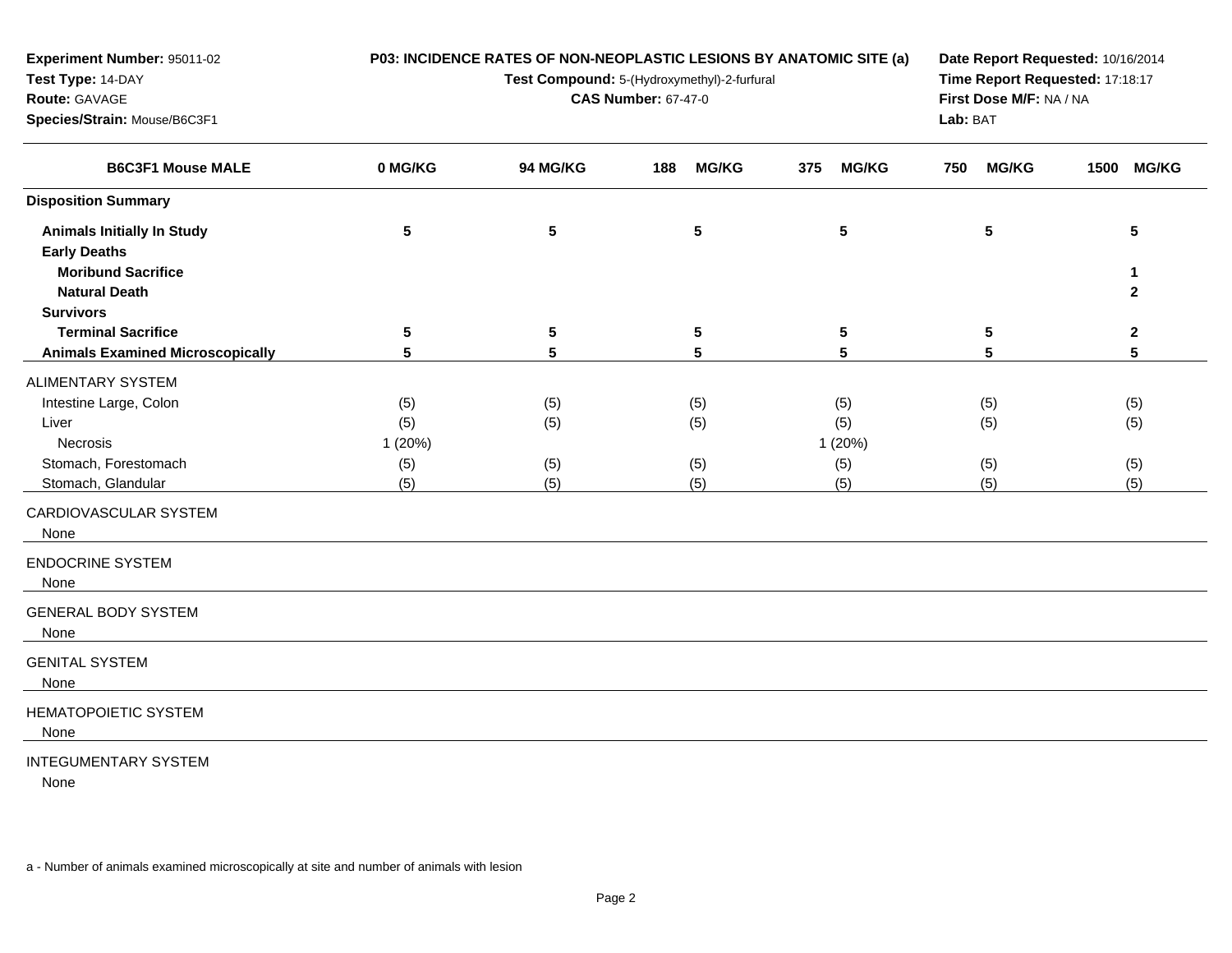| Experiment Number: 95011-02<br>Test Type: 14-DAY<br><b>Route: GAVAGE</b><br>Species/Strain: Mouse/B6C3F1 | P03: INCIDENCE RATES OF NON-NEOPLASTIC LESIONS BY ANATOMIC SITE (a)<br>Test Compound: 5-(Hydroxymethyl)-2-furfural<br><b>CAS Number: 67-47-0</b> |                 |     |              |     |              | Date Report Requested: 10/16/2014<br>Time Report Requested: 17:18:18<br>First Dose M/F: NA / NA<br>Lab: BAT |              |      |              |
|----------------------------------------------------------------------------------------------------------|--------------------------------------------------------------------------------------------------------------------------------------------------|-----------------|-----|--------------|-----|--------------|-------------------------------------------------------------------------------------------------------------|--------------|------|--------------|
| <b>B6C3F1 Mouse MALE</b>                                                                                 | 0 MG/KG                                                                                                                                          | <b>94 MG/KG</b> | 188 | <b>MG/KG</b> | 375 | <b>MG/KG</b> | 750                                                                                                         | <b>MG/KG</b> | 1500 | <b>MG/KG</b> |
| MUSCULOSKELETAL SYSTEM<br>None                                                                           |                                                                                                                                                  |                 |     |              |     |              |                                                                                                             |              |      |              |
| NERVOUS SYSTEM<br>None                                                                                   |                                                                                                                                                  |                 |     |              |     |              |                                                                                                             |              |      |              |
| <b>RESPIRATORY SYSTEM</b><br>None                                                                        |                                                                                                                                                  |                 |     |              |     |              |                                                                                                             |              |      |              |
| SPECIAL SENSES SYSTEM<br>None                                                                            |                                                                                                                                                  |                 |     |              |     |              |                                                                                                             |              |      |              |
| URINARY SYSTEM<br>None                                                                                   |                                                                                                                                                  |                 |     |              |     |              |                                                                                                             |              |      |              |

\*\*\*END OF MALE DATA\*\*\*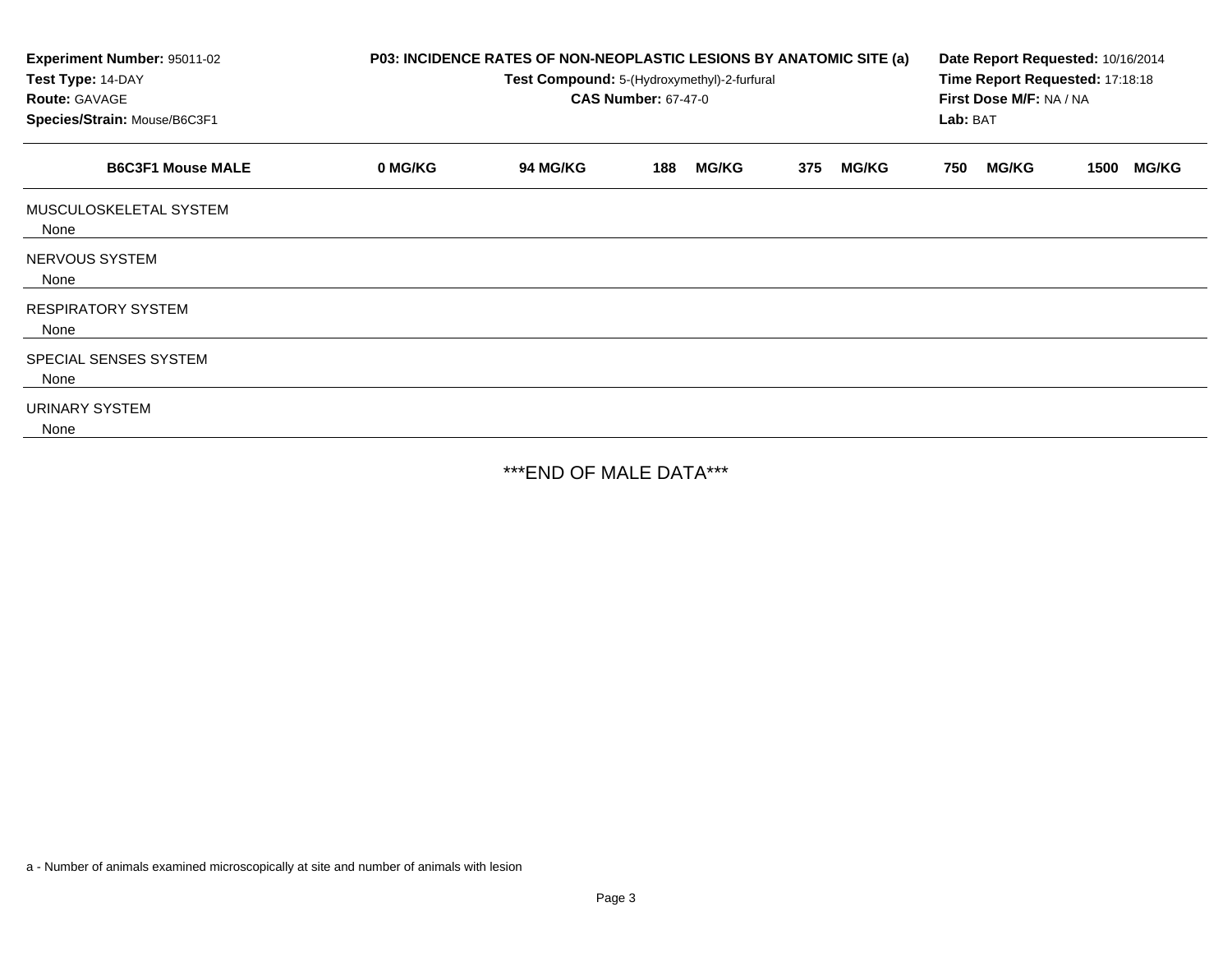| Experiment Number: 95011-02<br>Test Type: 14-DAY<br>Route: GAVAGE<br>Species/Strain: Mouse/B6C3F1                     |                          | P03: INCIDENCE RATES OF NON-NEOPLASTIC LESIONS BY ANATOMIC SITE (a)<br>Test Compound: 5-(Hydroxymethyl)-2-furfural<br><b>CAS Number: 67-47-0</b> | Date Report Requested: 10/16/2014<br>Time Report Requested: 17:18:18<br>First Dose M/F: NA / NA<br>Lab: BAT |                                     |                          |                          |
|-----------------------------------------------------------------------------------------------------------------------|--------------------------|--------------------------------------------------------------------------------------------------------------------------------------------------|-------------------------------------------------------------------------------------------------------------|-------------------------------------|--------------------------|--------------------------|
| <b>B6C3F1 Mouse FEMALE</b>                                                                                            | 0 MG/KG                  | 94 MG/KG                                                                                                                                         | <b>MG/KG</b><br>188                                                                                         | 375<br><b>MG/KG</b>                 | <b>MG/KG</b><br>750      | 1500 MG/KG               |
| <b>Disposition Summary</b>                                                                                            |                          |                                                                                                                                                  |                                                                                                             |                                     |                          |                          |
| <b>Animals Initially In Study</b><br><b>Early Deaths</b><br><b>Moribund Sacrifice</b><br><b>Natural Death</b>         | ${\bf 5}$                | ${\bf 5}$                                                                                                                                        | ${\bf 5}$                                                                                                   | ${\bf 5}$                           | ${\bf 5}$                | 5<br>$\mathbf{2}$<br>1   |
| <b>Survivors</b>                                                                                                      |                          |                                                                                                                                                  |                                                                                                             |                                     |                          |                          |
| <b>Terminal Sacrifice</b>                                                                                             | 5                        | $5\phantom{.0}$                                                                                                                                  | ${\bf 5}$                                                                                                   | ${\bf 5}$                           | 5                        | $\mathbf{2}$             |
| <b>Animals Examined Microscopically</b>                                                                               | 5                        | 5                                                                                                                                                | 5                                                                                                           | 5                                   | 5                        | 5                        |
| ALIMENTARY SYSTEM<br>Intestine Large, Colon<br>Liver<br><b>Necrosis</b><br>Stomach, Forestomach<br>Stomach, Glandular | (5)<br>(5)<br>(5)<br>(5) | (5)<br>(5)<br>1(20%)<br>(5)<br>(5)                                                                                                               | (5)<br>(5)<br>(5)<br>(5)                                                                                    | (5)<br>(5)<br>1 (20%)<br>(5)<br>(5) | (5)<br>(5)<br>(5)<br>(5) | (5)<br>(5)<br>(5)<br>(5) |
| CARDIOVASCULAR SYSTEM<br>None                                                                                         |                          |                                                                                                                                                  |                                                                                                             |                                     |                          |                          |
| <b>ENDOCRINE SYSTEM</b><br>None                                                                                       |                          |                                                                                                                                                  |                                                                                                             |                                     |                          |                          |
| <b>GENERAL BODY SYSTEM</b><br>None                                                                                    |                          |                                                                                                                                                  |                                                                                                             |                                     |                          |                          |
| <b>GENITAL SYSTEM</b><br>None                                                                                         |                          |                                                                                                                                                  |                                                                                                             |                                     |                          |                          |
| <b>HEMATOPOIETIC SYSTEM</b><br>None                                                                                   |                          |                                                                                                                                                  |                                                                                                             |                                     |                          |                          |
| <b>INTEGUMENTARY SYSTEM</b><br>None                                                                                   |                          |                                                                                                                                                  |                                                                                                             |                                     |                          |                          |